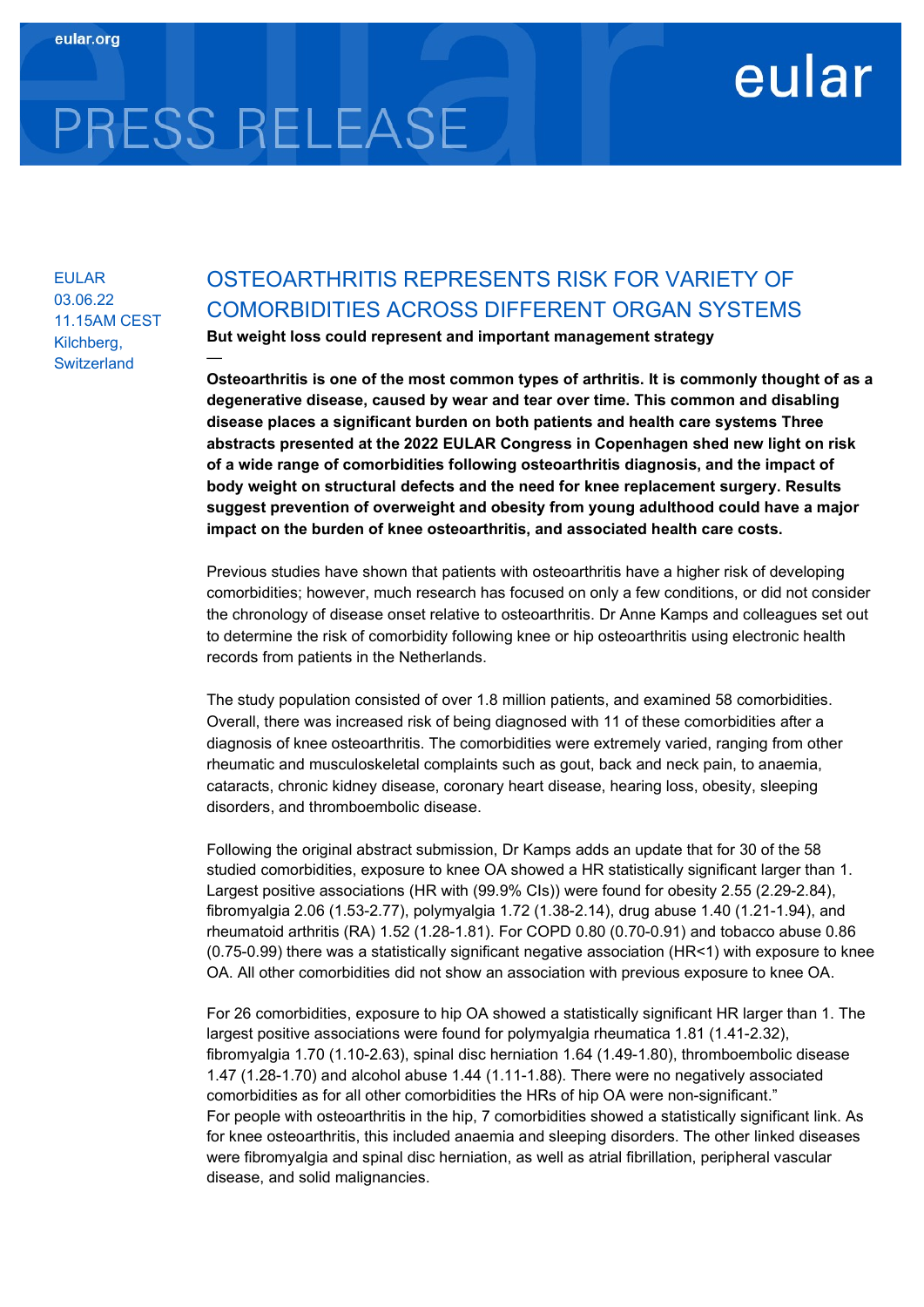These findings suggest that the management of osteoarthritis should consider the risk of other long-term-conditions, but further research on causality is needed.

In another presentation, Dr Sultana Monira Hussain showed trajectories of body mass index (BMI) from early adulthood to late midlife, and their correlation with the incidence of total knee arthroplasty (TKA) for osteoarthritis. The study examined almost 25,000 participants from the Melbourne Collaborative Cohort Study.

Using group-based trajectory modelling, six distinct trajectories of BMI were identified. Over a period of 12.4 years, 5.4% of participants had TKA. When compared to the trajectory of people with lower normal to normal BMI, the hazard ratios for TKA increased in all other BMI trajectories. Most of the burden of TKA and associated healthcare costs occurred in those who had a normal body mass index in young adulthood and transitioned to overweight or just obese in midlife.

The authors estimated that 28.4% of TKA would be reduced if individuals followed the trajectory that was one lower – representing a saving to the national health system of \$AUD 373 million. This would require a weight difference of 6-8 kg and mean that at a population level, a significant reduction in TKA and associated healthcare costs could be achieved by preventing this level of weight gain from young adulthood to midlife.

Body weight was also addressed in a study from Zubeyir Salis and colleagues. Scores from radiographic analyses of knees at baseline and at 4–5 years' follow up were obtained from three independent data sets in the Netherlands and the US.

Results showed that change in BMI was positively associated with both the incidence and progression of knee osteoarthritis. Change in BMI was also positively associated with narrowing of joint space on the medial but not the lateral side of the knee. Osteophytes of the tibial and femoral surfaces were also seen on the medial but not the lateral side of the knee.

The group concluded that each one-unit reduction in BMI is associated with a 5–8% decrease in the odds of the incidence and progression of the structural defects of knee osteoarthritis. This supports the idea that weight loss is of benefit in people with and at-risk of osteoarthritis.

#### Source

Kamps A, et al. Risk of comorbidity following osteoarthritis diagnosis: a cohort study in the Netherlands from the FOREUM\* Initiative. Presented at EULAR 2022; abstract OP0225.

Hussain SM, et al. Trajectories of body mass index from early adulthood to late midlife and incidence of total knee arthroplasty for osteoarthritis. Presented at EULAR 2022; abstract OP0226.

Salis Z, et al. Weight loss is associated with reduced incidence and progression of structural defects in knee osteoarthritis. Presented at EULAR 2022; abstract OP0227.

#### About EULAR

EULAR – the European Alliance of Associations for Rheumatology – is the European umbrella organisation representing scientific societies, health professional associations and organisations for people with rheumatic and musculoskeletal diseases (RMDs). EULAR aims to reduce the burden of RMDs on individuals and society and to improve the treatment, prevention and rehabilitation of RMDs. To this end, EULAR fosters excellence in education and research in the